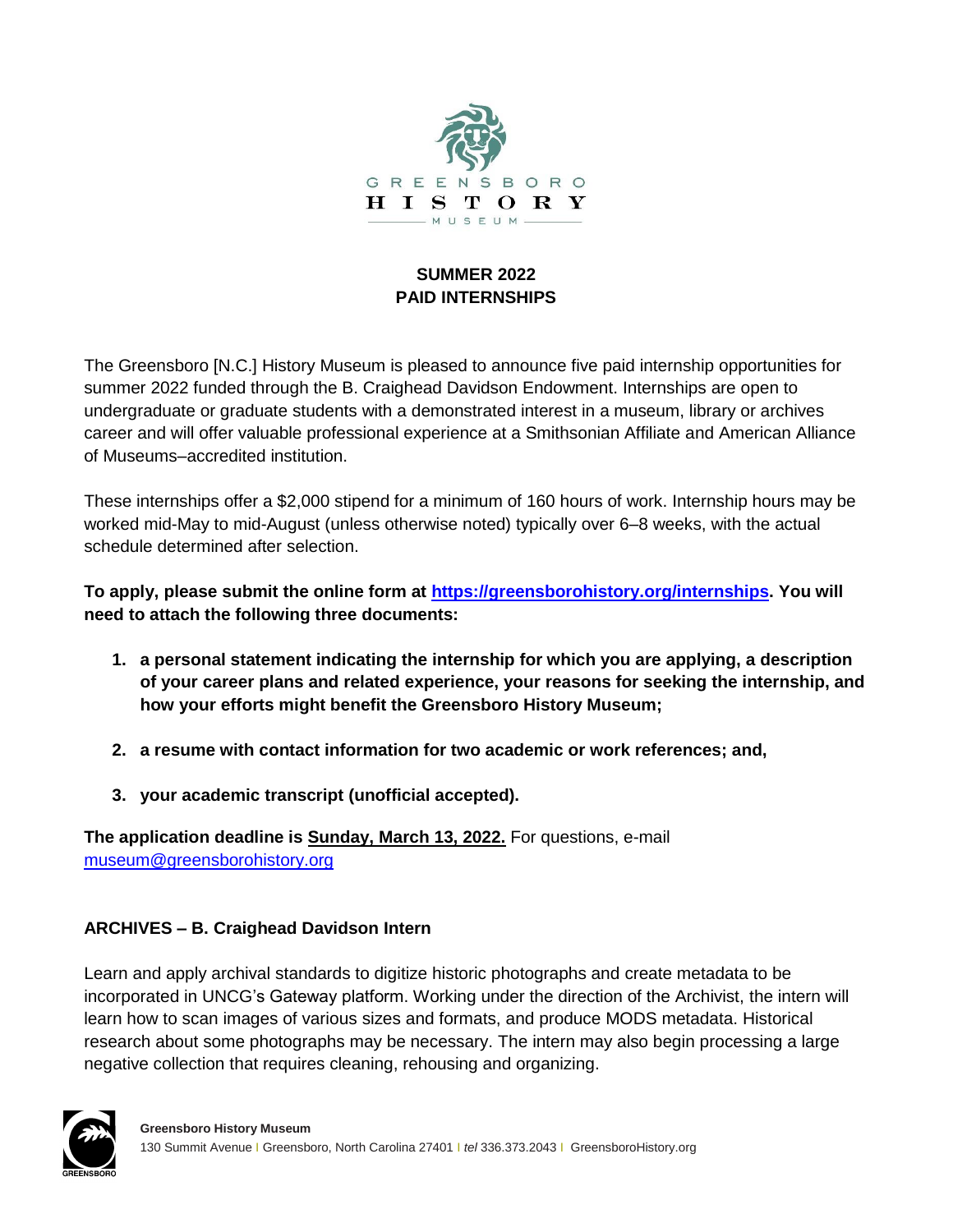Applicants must have experience doing historical research, including using primary sources. Strong writing and computer skills and work habits that demonstrate attention to detail are essential. Coursework in archival theory and management a plus. *This internship takes place on site in the Museum Archives and is available beginning in mid-May, with a flexible weekday schedule*.

## **COLLECTIONS, CURATORIAL RESEARCH & WRITING – B. Craighead Davidson Intern**

Learn and implement best practices in collections and curatorial research. Working with the Curator of Collections, the intern will help research local World War I veterans using historical, biographical and genealogical sources. Intern will prepare a biographical narrative and summary of each veteran's military experiences.

Applicants should have knowledge of and interest in U.S. and North Carolina history and material culture, as well as experience doing historical research and writing, including using primary sources. Basic computer skills and work habits that demonstrate attention to detail are also expected. Applicants must submit a three to five page double-spaced writing sample from a recent history or related class. *This internship is available beginning in May, with a flexible weekday schedule two-three days each* week.

# **DIGITAL HISTORY – B. Craighead Davidson Intern**

Learn and apply best professional practices in developing digital public history resources. Working under the direction of the Curator of Community History, the intern will support online engagement through the museum's website and social media channels. Possible projects include social media campaigns tied to museum exhibits and programs; web resources and content for greensborohistory.org; or podcasts or video stories.

Successful applicants will have a serious interest in public history and museums, strong interpersonal skills, and the ability to work in a high-energy environment that prioritizes teamwork, creativity and intellectual curiosity. Experience in graphic design, digital storytelling or video production and editing a plus. *This internship is available beginning mid-May; flexible weekday schedule, with some weekend hours possible*.

# **EDUCATION – B. Craighead Davidson Intern**

Learn and apply pedagogical theory and curriculum development. Working under the direction of the Curator of Education, the intern will support the museum's outreach to educators in Guilford County and beyond. Projects may include researching supporting materials for the museum's *History Notes* podcast series for secondary social studies instructors and classrooms, updating in-person and virtual museum tours or assisting with production of other audiovisual resources for learners.